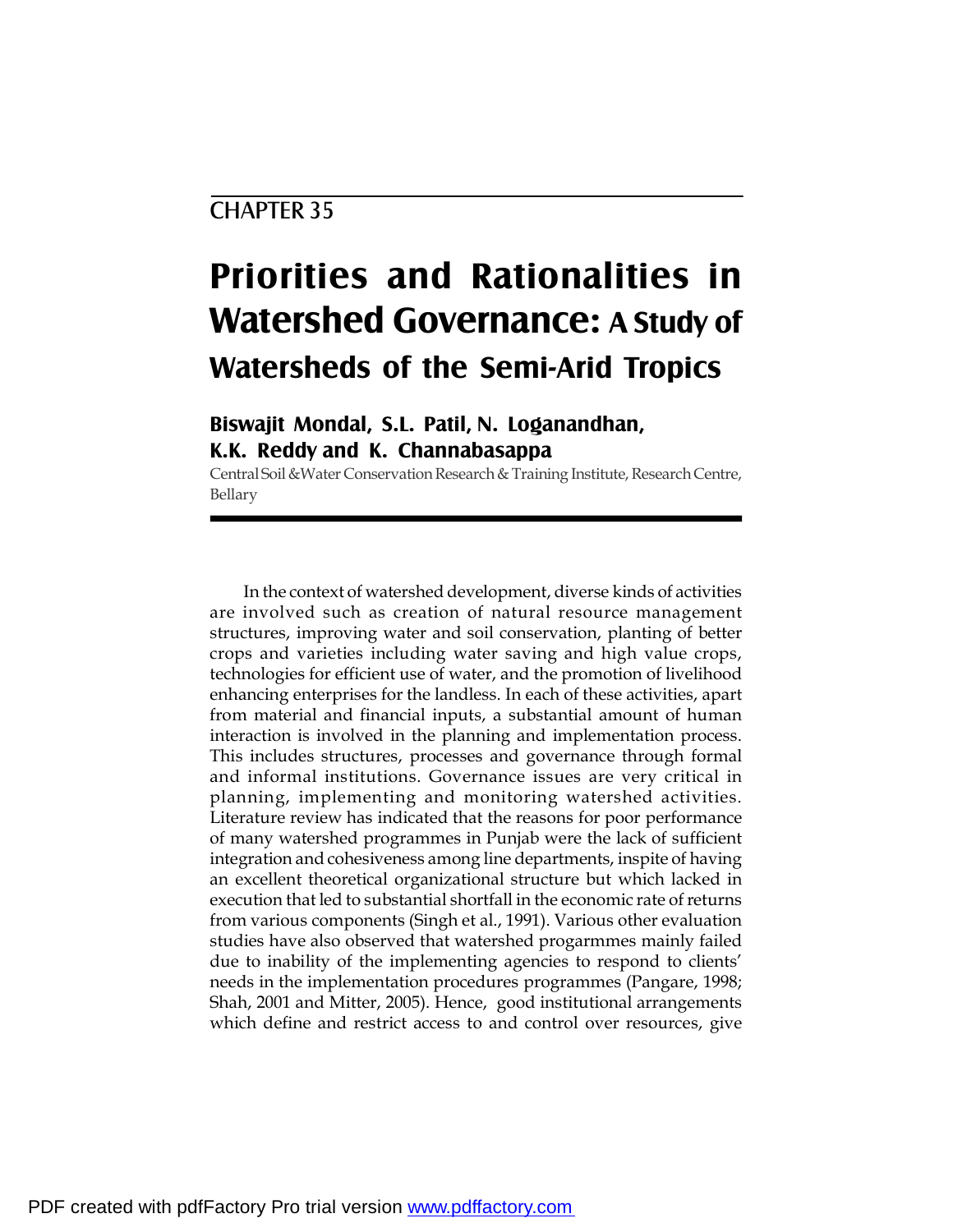appropriate incentives to users and theoretically guarantee the sustainability of natural resources (Ostrom et al., 1999) become very important for reducing transaction costs and promoting co-operative solutions. It should also address the different rationalities, viz., technical, economic, organizational, financial, social and political, without which the outcomes would be poor and the benefits would not reach the intended beneficiaries. Therefore, it was imperative to study various priorities and rationalities during implementation of watershed development programmes in the states of Karnataka and Andhra Pradesh.

## **Materials and Methods**

#### *Study area*

Amongst various predominantly rainfed areas in India, the most vulnerable are the semi-arid regions. About 53.4% of India's land area falls in the arid and semi-arid regions (GoI, 2004), characterized by low and erratic rainfall, periodic droughts and different associations of vegetative cover and soils. The states which fall in the semi-arid tropics (SAT) include Andhra Pradesh, Gujarat, Karnataka, Madhya Pradesh, Chhatishgarh, Maharashtra, Rajasthan and Tamil Nadu. The share of rainfed agriculture in SAT states is about 73% of which the two selected states (Karnataka and Andhra Pradesh) contribute around 40% and the percentage of rainfed area to the net area sown in these two states are 77% and 60%, respectively (Bhatia, 2005). Major crops grown in this region include coarse cereals like jowar, bajra and ragi; pulses like bengalgram and horsegram and oilseeds like groundnut and sunflower. Not only are the yields per hectare low in rainfed areas in the semi-arid regions, the variability in both area and yield for most of the crops in these states is much higher than the all-India average. The semi-arid areas have been subject to large scale degradation of natural resources caused by the depletion of forests, soil erosion, declining common pool resources, etc. (Jodha, 1990) and around 300 million people depend for their sustenance on dryland agriculture, of which 30-40% can be classified as poor (Ryan and Spencer, 2001). Seasonal migration could be seen as a form of spatial diversification, which is at the root of food and livelihood security strategies.

Bellary (Karnataka) and Anantapur (Andhra Pradesh) districts were selected purposively because of distinctive physical properties of the watersheds located in these districts and harsh environment like poor soil depth, high run-off and soil loss, low average rainfall, etc.,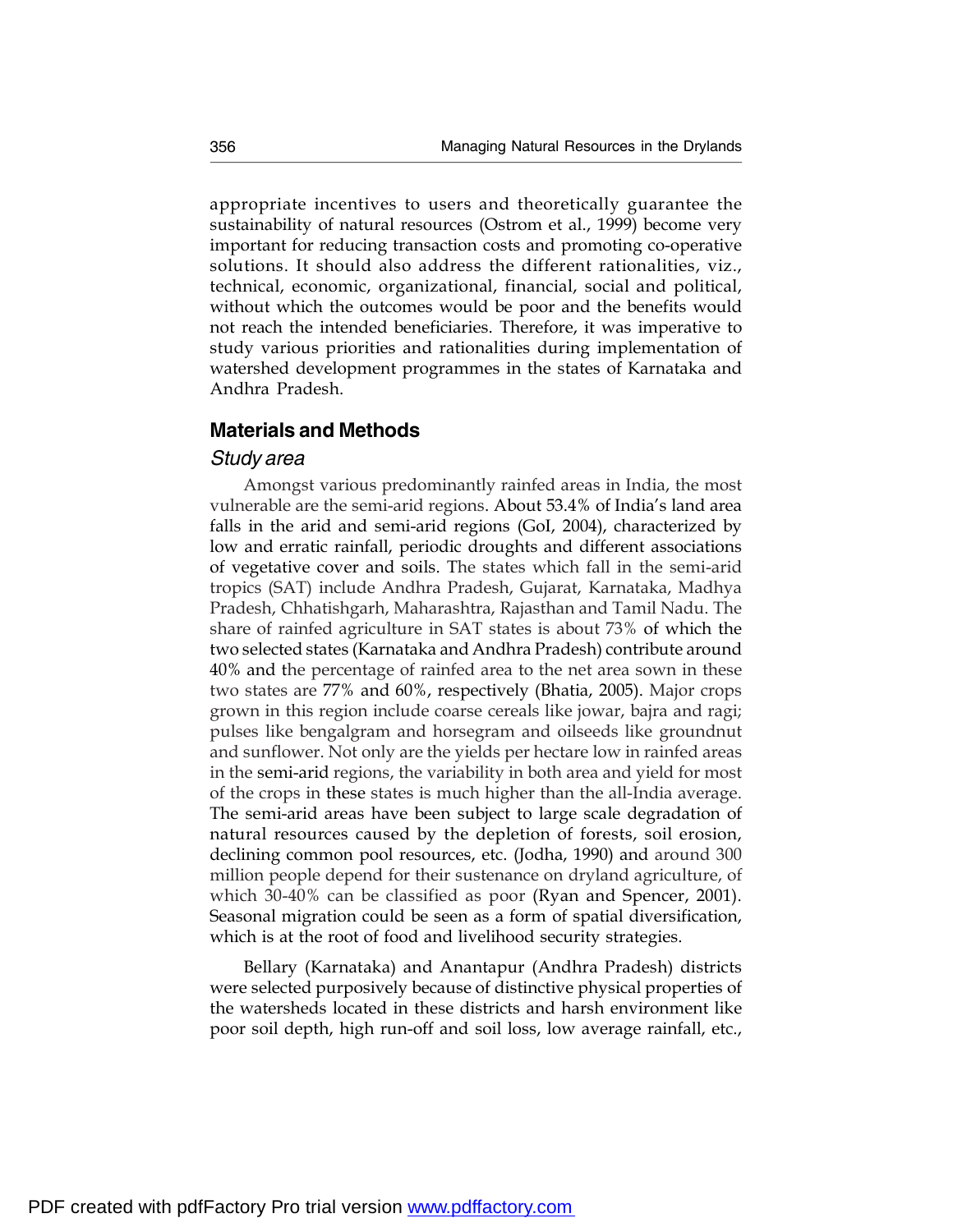which are expected to influence the institutional dynamics also. In each district, one project implemented by a government organization (Lottinekere and Mangampally watershed) and NGO (Kalvi and Mallapuram watershed) were selected for detailed investigation.

#### **Data and analysis**

Recorded observations as well as primary survey/focus group discussion were used for fulfilling the objective of the study. For judging the priority given to different components of the programmes, a schedule developed by Dogra et al. (2005), containing 80 questions covering all aspects of participatory watershed development was used for data collection from field level functionaries of project implementing agency (PIA) and watershed development team. These 80 components were further grouped into ten individual categories based on the broad aspects of participatory watershed management for assessing the preferences for particular components of watershed development projects. Based on the response of field level functionaries of a particular watershed development project, a score (1–Yes or 0–No) for each of 10 major components was estimated by summing up the positive response with respect to individual component. The obtained score was multiplied by estimated average weight and a maximum weighted score was also estimated for each of 10 major components. Participation Paradigm Index (PPdI) for each watershed was estimated for each major component as:

Participation Paradigm Index (PPdI) =  $\frac{\text{Weighted score}}{\text{Maximum weighted score}}$  100

For evaluation in terms of all 10 major components, a Participatory Watershed Development Index (PWDI) was also estimated as:

10 i=1 Participatory Watershed Development Index (PWDI) =  $\frac{1}{10}$  $i=1$ Weighted score Maximum weighted score

where,  $i = i$ <sup>th</sup> major component

Following Dogra *et al.* (2005), each of the categories of participatory paradigms were rated from "Excellent" to "Poor" (Table 1).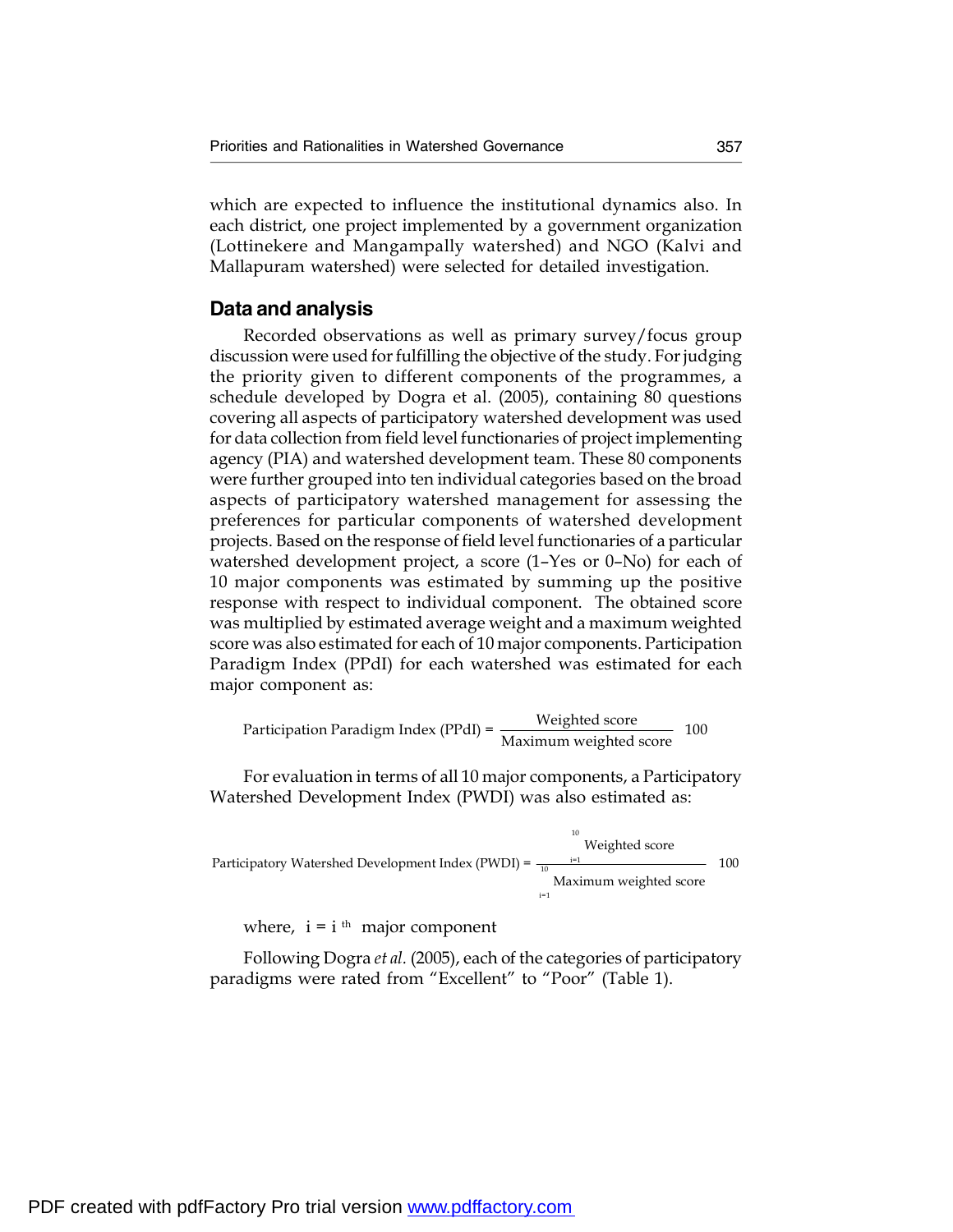**Table 1** : Rating of Participation Paradigm Index (PPdI) and Participatory Watershed Development Index (PWDI)

| S.No.          | Category  | PPdI/PWDI |
|----------------|-----------|-----------|
| 1              | Excellent | > 90      |
| $\overline{2}$ | Very Good | $80 - 90$ |
| 3              | Good      | $50 - 80$ |
| $\overline{4}$ | Fair      | $20 - 50$ |
| 5              | Poor      | < 20      |

The selected watersheds were subjected to rationality analysis following the indicators developed by Gandhi (2010) for judging the priority given to organizational, social, technical, economic, financial and political issues addressed during implementation of each of the programs.

### **Results and Discussion**

#### *Brief profile of the selected watersheds*

A brief profile of the selected watersheds is presented in Table 2. The area of selected watersheds ranged between 500 and 864 ha. Average rainfall in the selected watersheds varied between as low as 350 mm to maximum of 587 mm. Rainfed area constitutes varied between 75 to 96% of the arable area and rest is irrigated through bore-wells only. Sorghum, bajra, sunflower, groundnut, cotton and sesumum are major crops grown in the area with lower yields that ranges from  $0.8$  t ha<sup>-1</sup> in case of cereals,  $0.6$  to  $0.8$  t ha<sup>-1</sup> in sunflower and  $0.5$  t ha<sup>-1</sup> in groundnut.

#### *Priority analysis*

In all the selected watersheds emphasis has been given for watershed plan preparation, creation of watershed level institutions, ensuring beneficiaries participation, etc., but monitoring activities, CPR management, equity aspects, were poorly emphasized. On an average, NGOs were ahead of GO (Government organizations) PIAs in fulfilling participatory issues (Patil *et al.*, 2012). Though there was a clear-cut distinction in terms of participatory aspects, the different categories of projects can only be compared using qualitative ordinal scale in relation to the priority given to various components and the results indicated a mixed trend (Table 1). In fact, biomass development and production enhancement activities were not a priority in all the projects.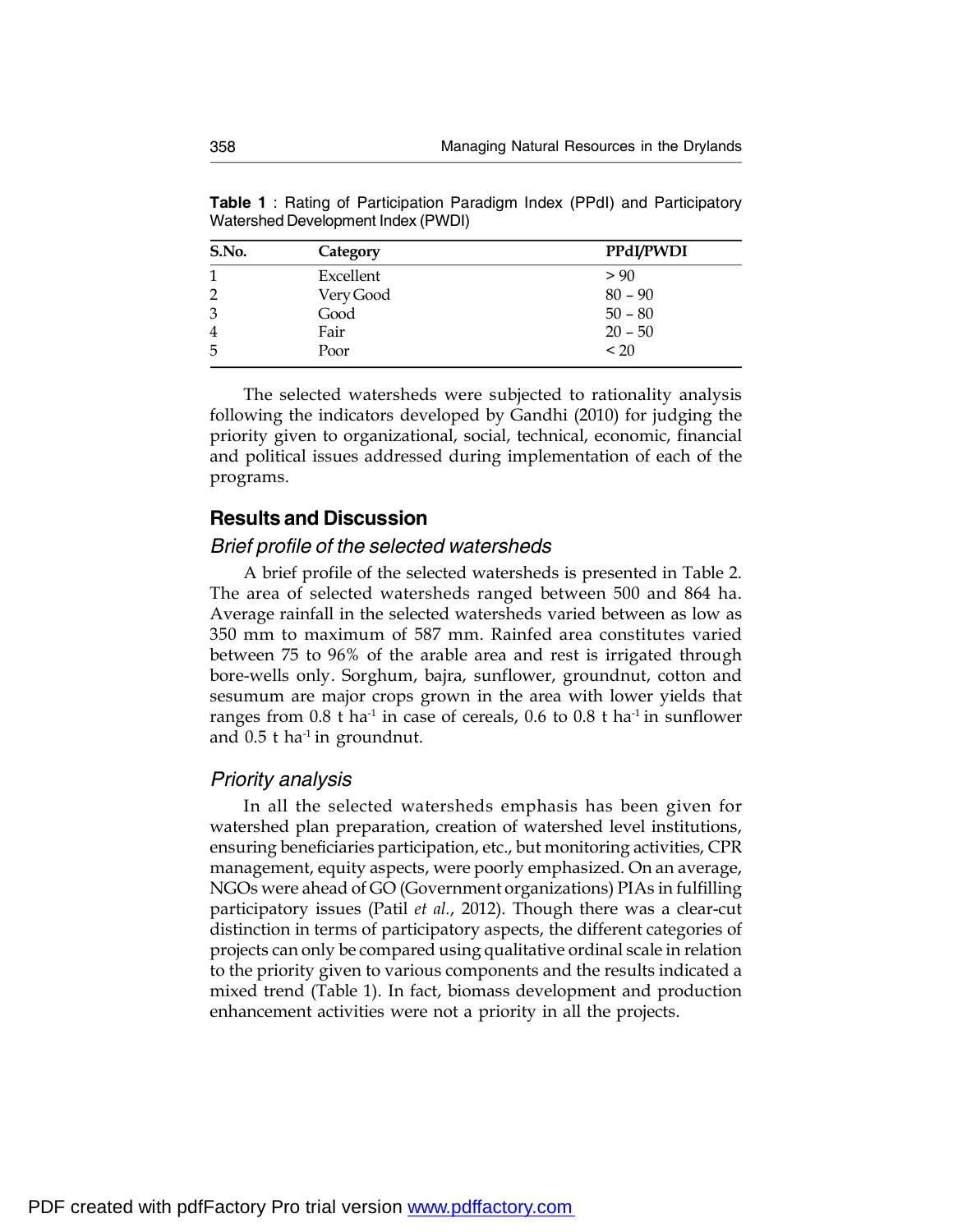| Particulars                     | Karnataka                                                              |                                                                             | Andhra Pradesh                               |                                              |  |
|---------------------------------|------------------------------------------------------------------------|-----------------------------------------------------------------------------|----------------------------------------------|----------------------------------------------|--|
|                                 | Kalvi                                                                  | Lottinekere                                                                 | Mallapuram                                   | Mangampally                                  |  |
| Implementing                    | SNEARDS <sup>1</sup> ,                                                 | DWDO <sup>2</sup> ,                                                         | $RDT3$ ,                                     | Multi-Disciplinary                           |  |
| agency                          | Hadagali                                                               | Bellary                                                                     | Anantapur                                    | Team <sup>4</sup>                            |  |
| Duration                        | 2000-01 to                                                             | 2001-02 to                                                                  | 2000-01 to                                   | 2005-06 to                                   |  |
|                                 | 2008-09                                                                | 2009-10                                                                     | 2005-06                                      | 2010-11                                      |  |
| Average annual<br>rainfall (mm) | 531                                                                    | 587                                                                         | 350                                          | 540                                          |  |
| Treated area (ha)               | 500                                                                    | 500                                                                         | 864                                          | 500                                          |  |
| Rainfed area (%)                | 75                                                                     | 87                                                                          | 83                                           | 96                                           |  |
| Villages covered                | Kalvi; Bhanayana,<br>Dungabati, and<br>Beethana Tanda                  | Lottinekere and<br>Hyalya Hampapur                                          | Mallapuram                                   | Mangampally                                  |  |
| Households (no.)                | 465                                                                    | 435                                                                         | 246                                          | 128                                          |  |
| Major crops                     | Sorghum, bajra,<br>sunflower, maize,<br>hybrid cotton and<br>groundnut | Bajra, redgram,<br>groundnut, maize<br>sesamum,<br>sunflower and<br>sorghum | Groundnut.<br>redgram, ragi<br>and sunflower | Groundnut,<br>redgram, ragi and<br>sunflower |  |

#### **Table 2 :** Profile of the selected watersheds

<sup>1</sup> Sri S. Nijalingappa National Education and Rural Development Service Trust (SNEARDS): An NGO based at Hadagali, Bellary district of Karnataka state, engaged in village development programmes including watershed development.

<sup>2</sup> District Watershed Development Office (DWDO): District level office responsible for watershed development programmes.

<sup>3</sup> Rural Development Trust (RDT): An NGO based at Anantapur district of Andhra Pradesh state, carrying out welfare and integrated programmes of development.

<sup>4</sup> Watershed Development Advisory Committee at the district level which consists of specialists from different disciplines of government departments, voluntary agencies and research and training institutions.

**Table 3 :** Priority # given to various components of watershed development programmes under different institutions

| <b>Items</b>                                                  | Karnataka              |                         | Andhra Pradesh          |                         |
|---------------------------------------------------------------|------------------------|-------------------------|-------------------------|-------------------------|
|                                                               | Kalvi<br>(PIA:<br>NGO) | Lottinikere<br>(PIA:GO) | Mallapuram<br>(PIA:NGO) | Mangampalli<br>(PIA:GO) |
| Development of local institutions                             | High                   | Medium                  | High                    | Medium                  |
| Development of land & water resources                         | Medium                 | Medium                  | High                    | Medium                  |
| Fodder/grassland development,<br>afforestation and plantation | Low                    | Low                     | Medium                  | Medium                  |
| Production enhancement activities                             | Low                    | Low                     | Medium                  | Low                     |
| Increase in employment opportunities                          | High                   | High                    | High                    | High                    |
| Equity/gender issues                                          | Medium                 | Medium                  | Medium                  | Low                     |

 $*$  Based on farmers response on a two point scale (Agree = 1; Disagree = 0)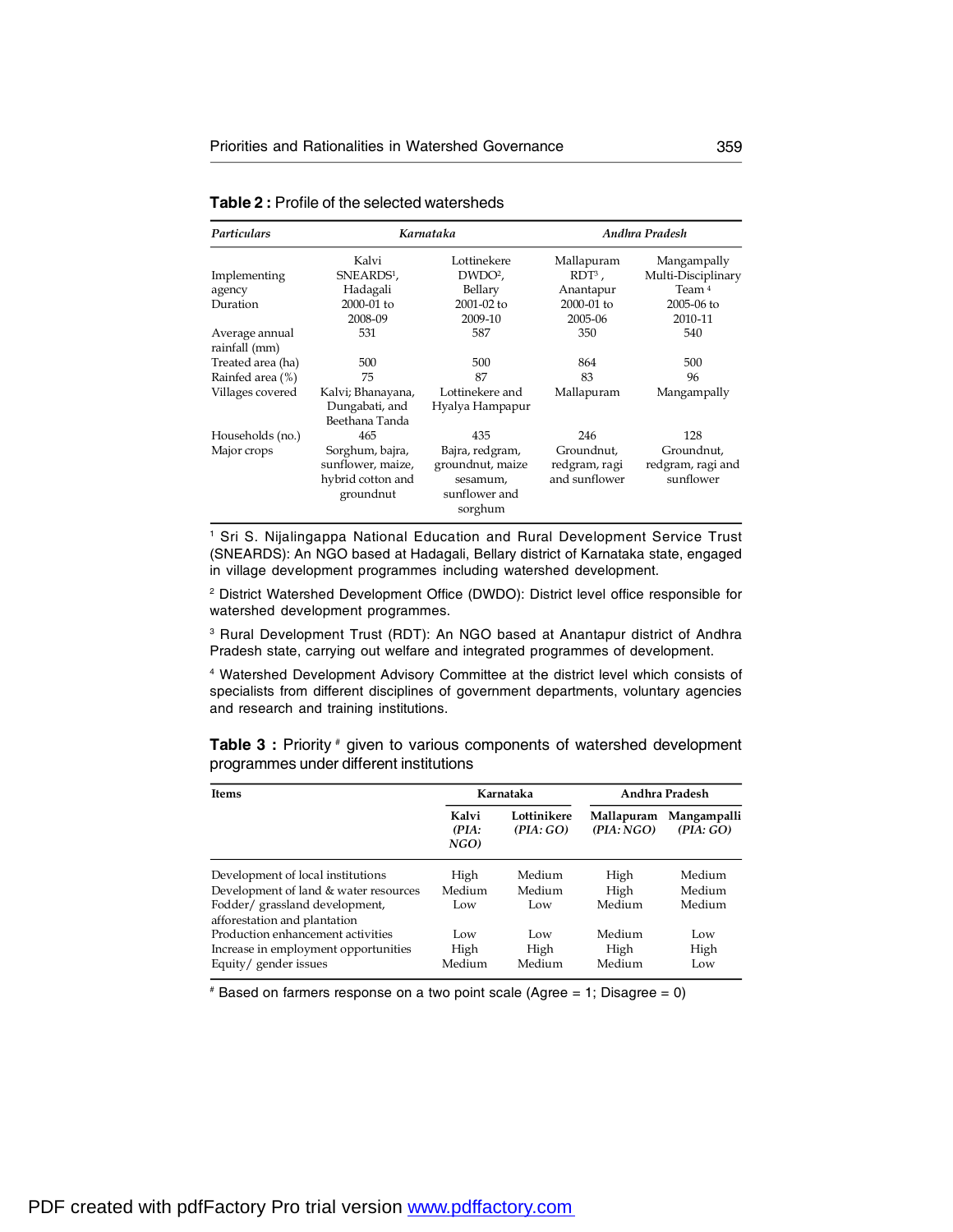#### *Rationality analysis*

Even though, the impact of watershed development can be measured, in terms of various bio-physical and socio-economic indicators the degree of impact in terms of creating economic opportunities are not strictly comparable due to variation in physiographic and demographic characteristics of the watersheds located across the state. However, the selected watersheds were compared in terms of number of issues addressed and measured by rationality analysis and it was observed that projects implemented by NGO's addressed organizational, financial and socio-political aspects in a much better manner, whereas, GO implemented programmes addressed technical aspects strongly (Table 4) but were weak in socioeconomic and gender issues. This could be attributed to the government agencies being inherently structured in a manner which are gender neutral and poorly focused on socio-economic issues.

**Table 4 :** Rationality€ analysis of activities undertaken under different watersheds (in per cent)

| <b>Rationalities</b>       | Karnataka          |                          | Andhra Pradesh           |                          |
|----------------------------|--------------------|--------------------------|--------------------------|--------------------------|
|                            | Kalvi<br>(PIA:NGO) | Lottinikere<br>(PIA: GO) | Mallapuram<br>(PIA: NGO) | Mangampalli<br>(PIA: GO) |
| Organizational & Financial | 73                 | 57                       | 77                       | 67                       |
| Technical & Economic       | 52                 | 64                       | 66                       | 66                       |
| Social & Political         | 65                 | 49                       | 78                       | 67                       |

 $E^*$ Based on respondents response on a five point scale (Strongly Agree = 5; Agree = 4; Partially Agree/Disagree = 3; Disagree = 2, and Strongly; Disagree = 1)

#### **Conclusions**

The study explored the differential priorities of different componenets of watershed development programmes in semi-arid region of India. Biomass development and production enhancement (crop & livestock) activities were less prioritized and they need to be emphasized more for greater acceptance and viability of the programme. Social rationalities are very important for achieving equity; financial and economic rationalities for the performance on financial soundness whereas, technical rationalities are important for quality of works undertaken. Analysis of different kinds ofrationalities showed mixed results in this study which indicate that adjustments of components of the programme based on 'on-site demands' are necessary to achieve goals such as increase in agricultural productivity, employment generation, extent of participation and equity, etc.